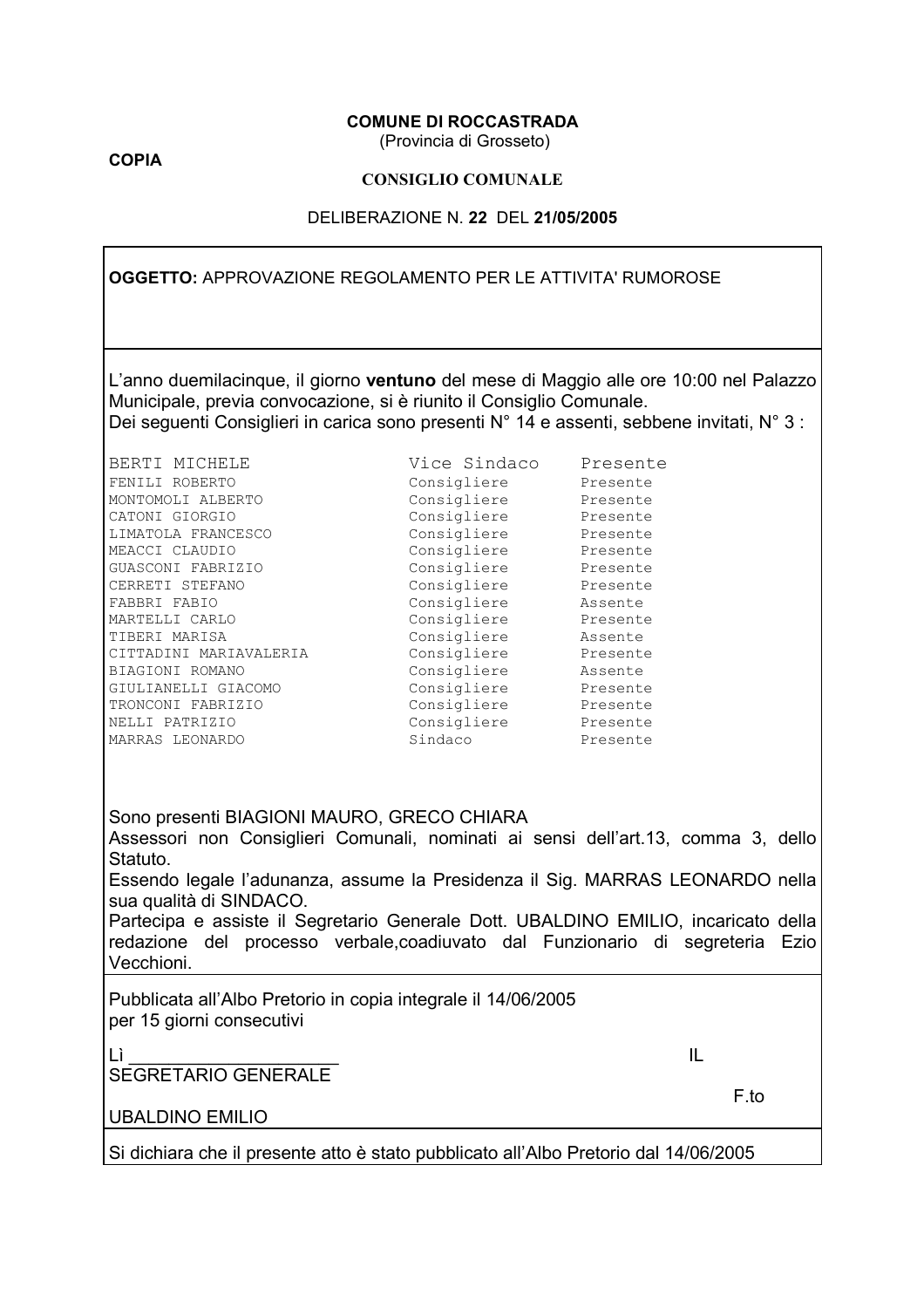| al                                                                                                                          | 29/06/2005, per 15 giorni. | IL   |
|-----------------------------------------------------------------------------------------------------------------------------|----------------------------|------|
| <b>SEGRETARIO GENERALE</b><br><b>UBALDINO EMILIO</b>                                                                        |                            | F.to |
| La presente deliberazione è divenuta esecutiva il 24/06/2005<br>ai sensi dell'art.134 - 3° comma - D.lgs. 18.08.2000, n.267 |                            |      |
| <b>SEGRETARIO GENERALE</b>                                                                                                  |                            | Ш    |
| <b>UBALDINO EMILIO</b>                                                                                                      |                            |      |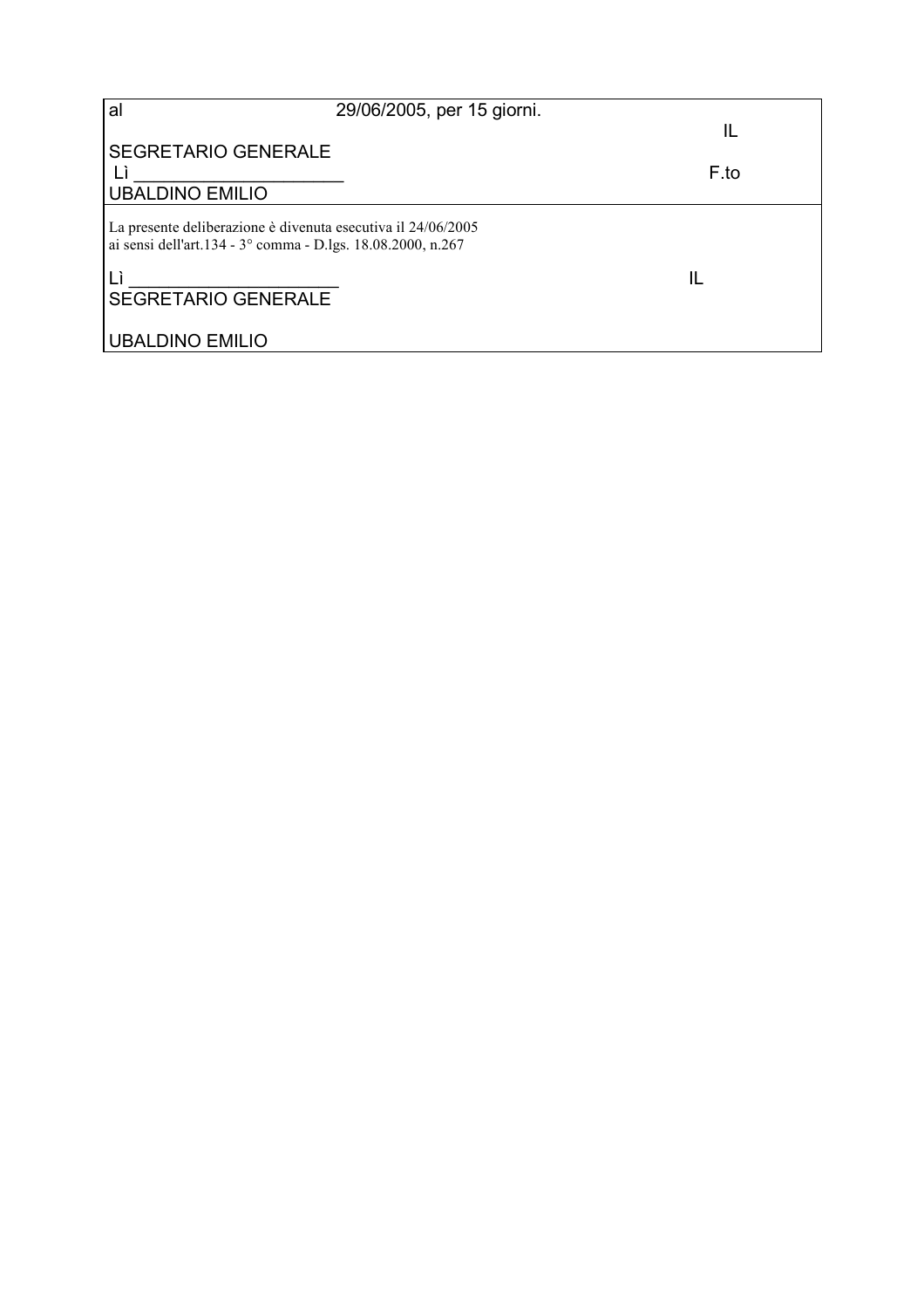#### **PRESENTI: 14** ASSENTI: Fabbri - Tiberi - Biagioni -

Il SINDACO presenta il punto all'odg, rammentando quanto già detto precedentemente in Consiglio sul tema.

I Consiglieri TRONCONI e CITTADINI chiedono garanzia che, successivamente all'approvazione, le manifestazioni a carattere temporaneo continuino con il sistema fin'ora autorizzato, in particolar modo nelle zone abitate e parco del Chiusone.

Il SINDACO risponde positivamente alla richiesta, rimandando tuttavia, per le singole ipotesi, alla lettura attenta del regolamento il quale contiene la disciplina di siffatte manifestazioni temporanee nelle aree interessate

VOTAZIONE n. 10 consiglieri favorevoli e n. 4 astenuti (Cittadini-Tronconi-Giulianelli-Nelli)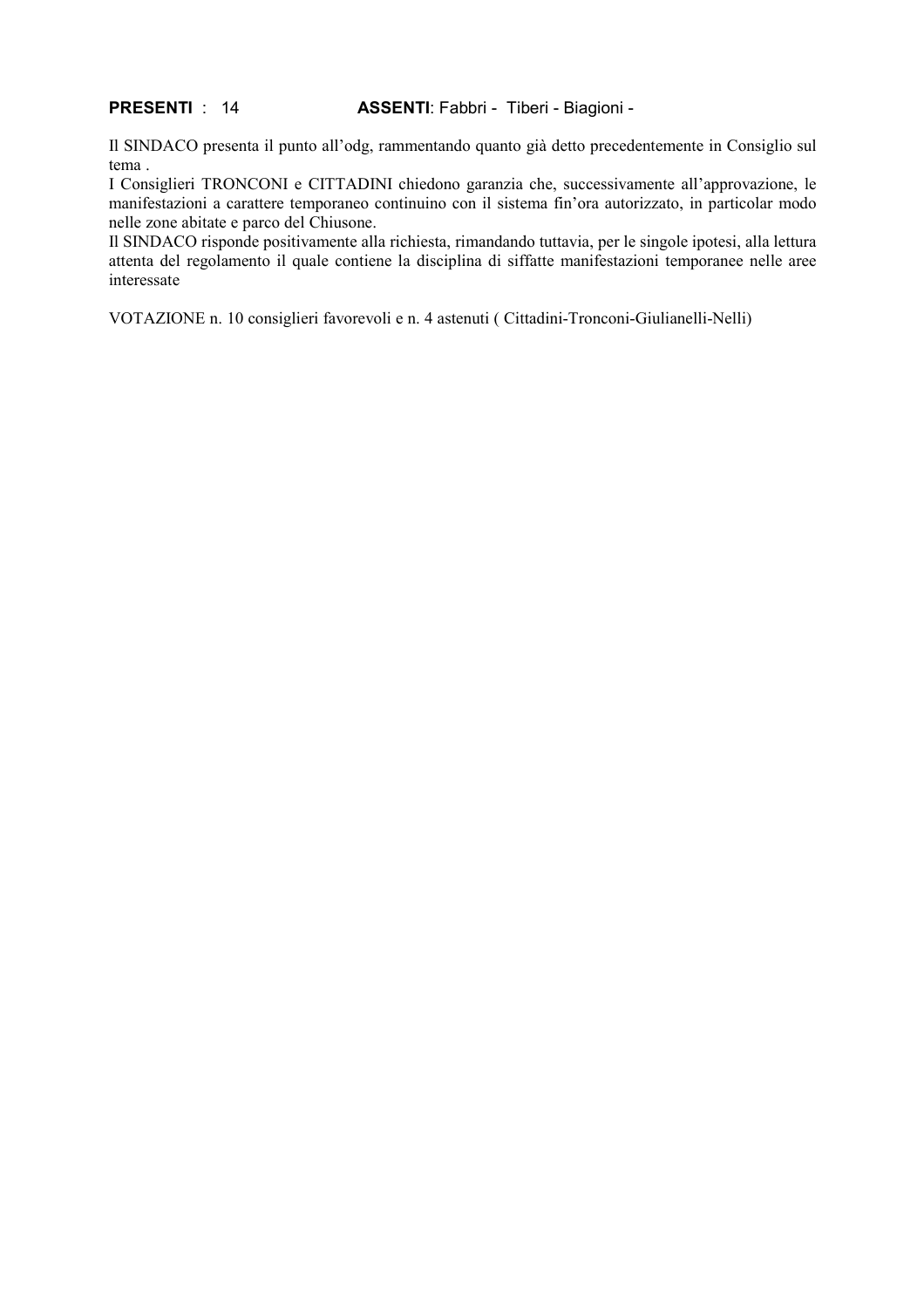#### **OGGETTO: APPROVAZIONE REGOLAMENTO PER LE ATTIVITA' RUMOROSE**

#### IL CONSIGLIO COMUNALE

VISTA la D.C.C. n° 09 del 09.05.05 con la quale il Consiglio Comunale approva definitivamente il Piano Comunale di Calssificazione Acustica del territorio;

**CONSIDERATA** l'opportunità di dotare il Comune di un apposito Regolamento delle Attività Rumorose al fine di consentire una chiara applicazione del P.C.C.A.:

#### **VISTI** i decreti:

Il Decreto del Presidente del Consiglio dei Ministri 14 Novembre 1997 "Determinazione dei valori limite delle sorgenti sonore";

Il Decreto del Presidente del Consiglio dei Ministri 1 Marzo 1991 "Limiti massimi di espansione al rumore negli ambienti abitativi e nell'ambiente esterno";

In particolare l'art. 9 della L. 447/95, che specifica le competenze dei Comuni in materia di inquinamento acustico;

#### **VISTE** le leggi:

La Legge Quadro n. 447 del 26/10/1995 ed i successivi decreti attuativi: La Legge Regionale Toscana 01/12/1998 n. 89: La Legge n. 1150/42 e successive modifiche e integrazioni: La LRT n. 5/95, la LRT n. 96/95, la LRT n. 57/97; - La DGR  $n^{\circ}$  77/00 ;

VISTO l'art. 42, comma 2°, lettera a) del D.Lgs. 18\08\2000, n. 267 che include tra gli atti di competenza del Consiglio Comunale l'adozione dei regolamenti comunali;

VISTO il verbale della seduta consiliare;

**CON VOTI** n. 10 voti favorevoli e n. 4 astenuti (Cittadini-Tronconi-Giulianelli-Nelli). espressi nelle forme di legge, dai n. 14 consiglieri presenti e votanti;

#### **DELIBERA**

DI APPROVARE, il "Regolamento delle Attività Rumorose" che composto di n°17 articoli e n°3 allegati viene allegato come parte integrante e sostanziale al presente atto e ad integrazione del Piano Comunale di Classificazione Acustica approvato con DCC n° 9 del 09.05.05.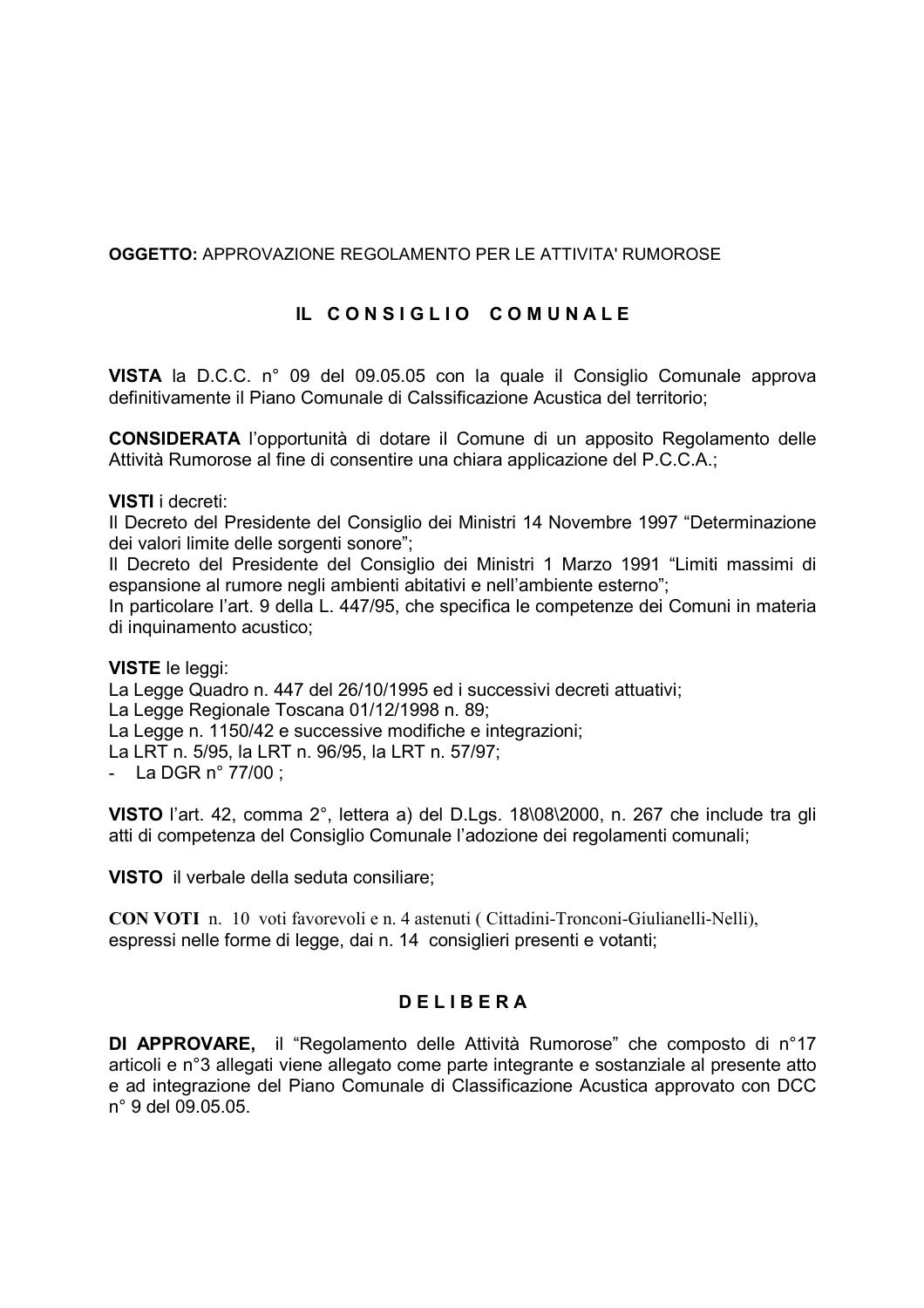# REGOLAMENTO DELLE ATTIVITÀ **RUMOROSE**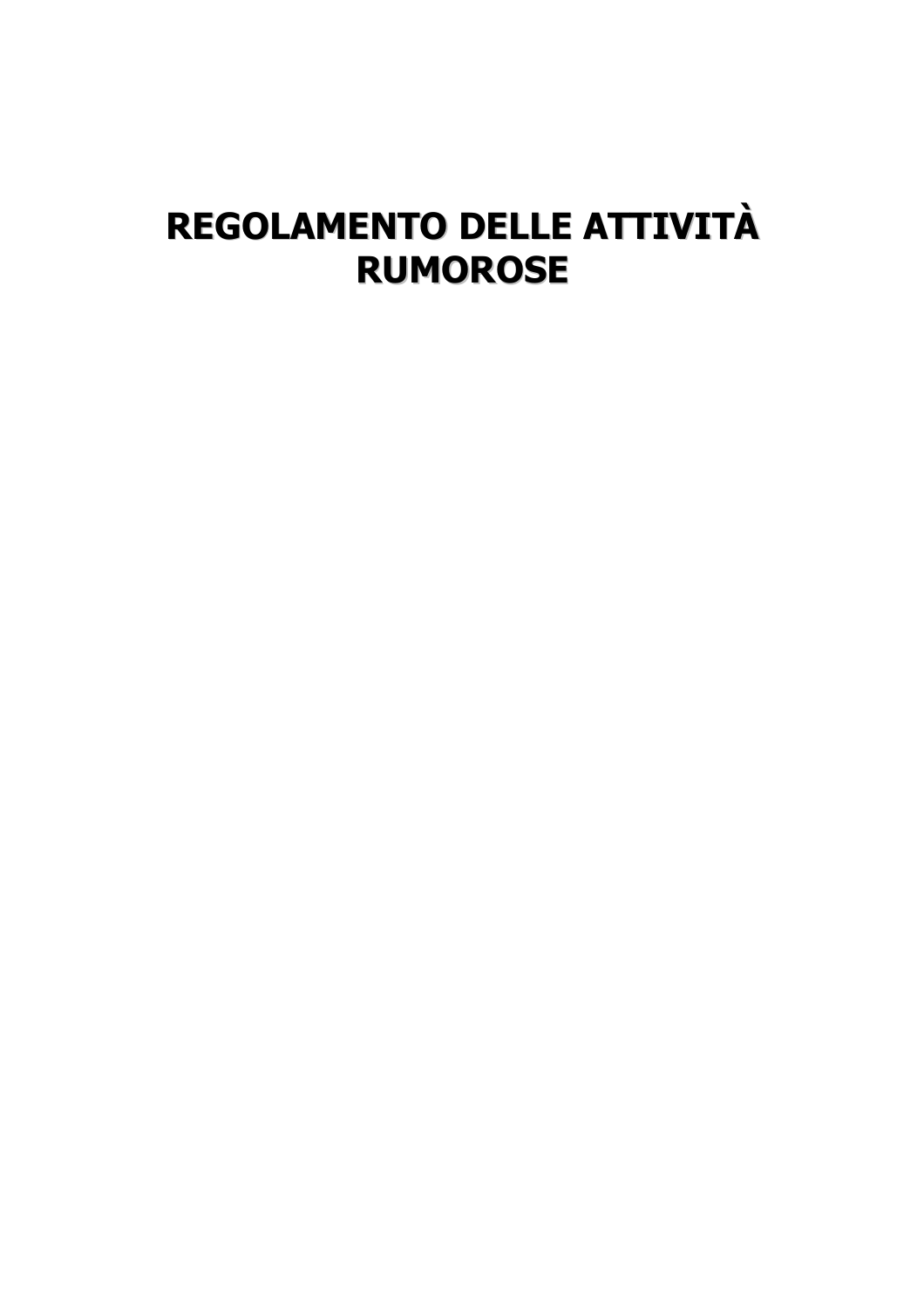## **ATTIVITÀ RUMOROSE TEMPORANEE**

#### Art.  $1$

#### DEFINIZIONI E DEROGHE

Si definisce attività temporanea qualsiasi attività che si esaurisce in periodi di tempo limitati e/o legata ad ubicazioni variabili. Sono da escludersi le attività ripetitive. Le attività rumorose temporanee possono essere permesse in deroga ai limiti di classe acustica a norma del presente regolamento.

#### NORME TECNICHE

#### CANTIERI EDILI, STRADALI ED ASSIMILABILI

#### Art. 2 **IMPIANTI FD ATTRF77ATURF**

In caso d'attivazione di cantieri, le macchine e gli impianti in uso sia fissi che mobili dovranno essere conformi alle rispettive norme d'omologazione e certificazione e dovranno essere collocate in postazioni che possano limitare al meglio la rumorosità verso soggetti disturbabili.

Per le altre attrezzature non considerate nella normativa nazionale vigente, quali gli attrezzi manuali, dovranno essere utilizzati tutti gli accorgimenti e comportamenti per rendere meno rumoroso il loro uso.

Gli avvisatori acustici potranno essere utilizzati solo se non sostituibili con altri di tipo luminoso e nel rispetto delle vigenti norme antinfortunistiche.

### Art.  $3$

#### **ORART**

L'attivazione di macchine rumorose e l'esecuzione di lavori rumorosi al di sopra dei limiti d'emissione sonora di zona è consentito nei giorni feriali dalle ore 8:00 alle ore 13:00 e dalle ore 15:00 alle ore 19:00 e il sabato dalle ore 8:30 alle ore 13:30.

L'attivazione di macchine rumorose e l'esecuzione di lavori rumorosi in cantieri stradali al di sopra dei limiti di zona è consentito nei giorni feriali, dalle ore 8:00 alle ore  $20:00.$ 

L'attivazione di cantieri edili e stradali al di sopra dei limiti di zona non è consentita in prossimità di ricettori sensibili (scuole, case di cura e di riposo, ecc.) o in aree di classe I e II senza la deroga prevista all'art.11. Nel caso delle scuole è possibile attivare i cantieri edili e stradali al di sopra dei limiti di zona al di fuori dell'orario scolastico, previa comunicazione ai sensi del presente Regolamento.

#### Art. 4 **LIMITI MASSIMI**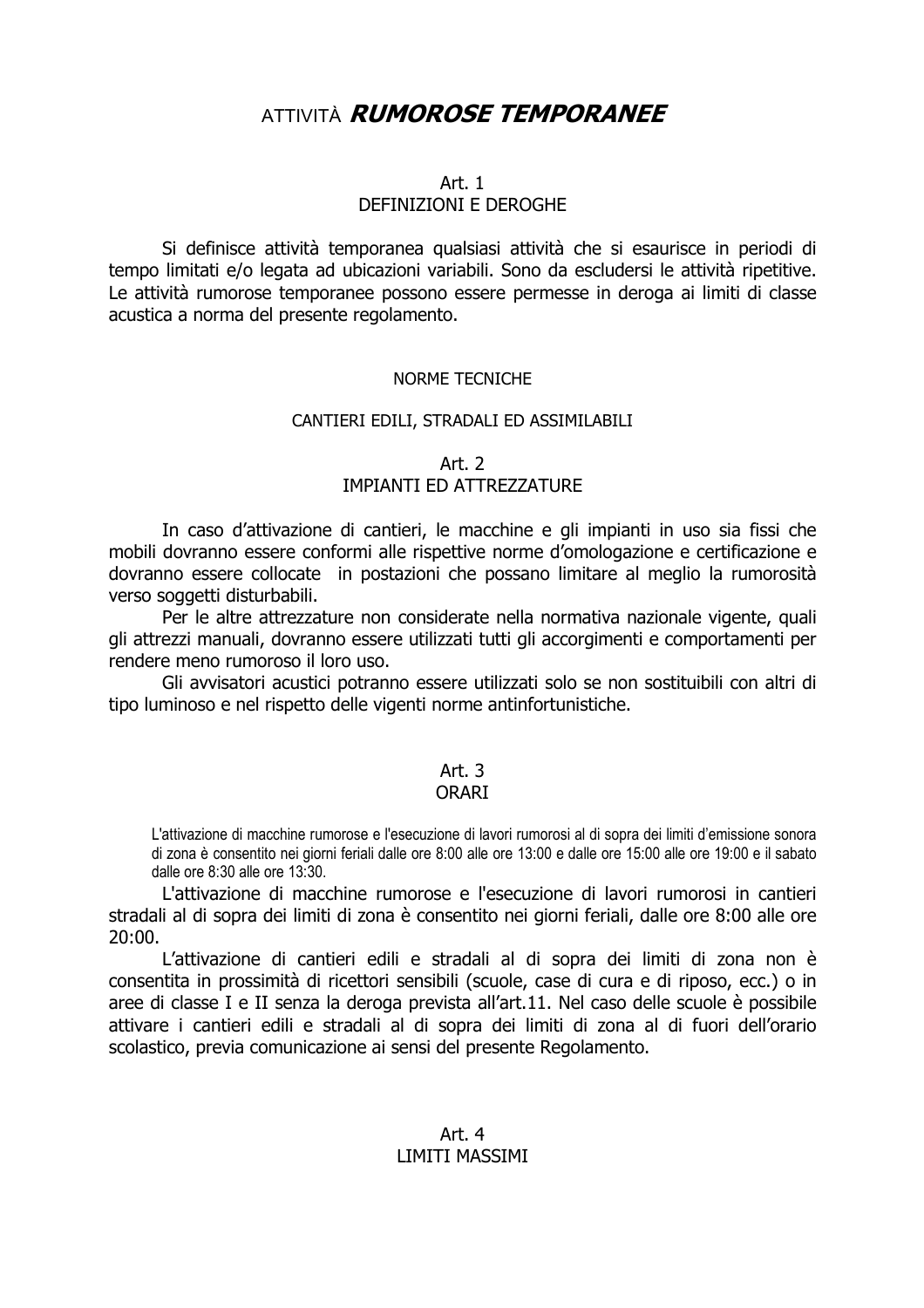Il limite massimo d'emissione da non superare è di 70 dB(A). Non si considerano i limiti differenziali. Tale limite s'intende fissato in facciata degli edifici, in corrispondenza dei recettori più disturbati o più vicini. Nel caso di ristrutturazioni interne il limite, misurato all'interno dei locali più disturbati o più vicini, è di 65 dB(A).

Le modalità di misura del livello equivalente di pressione sonora ponderato A sono quelle indicate dal DM 16 marzo 1998 per un tempo di almeno 30 minuti.

#### Art.  $5$ **FMFRGFN7F**

Ai cantieri edili o stradali da attivarsi per il ripristino urgente dell'erogazione di servizi pubblici (linee telefoniche ed elettriche, condotte fognarie, acqua potabile, gas, ripristino di sistemi viari essenziali, ecc.) ovvero in situazioni di pericolo per l'incolumità della popolazione e di pericolo immediato per l'ambiente e il territorio, è concessa deroga agli orari, ai limiti massimi di rumorosità ed agli adempimenti amministrativi previsti dal presente regolamento.

#### SPETTACOLI E MANIFESTAZIONI A CARATTERE TEMPORANEO, OVVERO MOBILE, OVVERO ALL'APERTO

## Art. 6

#### **DEFINIZIONI**

Sono da considerarsi attività rumorose a carattere temporaneo, oltre a quelle già indicate all'art. 1 del presente Regolamento, quelle autorizzate ai sensi degli artt. 68 e 69 del TULPS che utilizzano impianti d'amplificazione sonora, esercitate presso pubblici esercizi o circoli privati a supporto dell'attività principale licenziata (quali ad es.: pianobar, serate musicali, ecc.), alla condizione che non superino complessivamente 30 giornate nell'arco di un anno.

#### Art. 7 LOCALIZZAZIONE DELLE AREE

Salvo quanto previsto all'art. 11 relativamente alle attività temporanee esercitate presso pubblici esercizi e circoli privati, la localizzazione delle aree da destinarsi a manifestazioni e spettacoli a carattere temporaneo, ovvero mobile, ovvero all'aperto è individuata nella cartografia del piano di classificazione acustica del territorio e, attualmente, risulta la seguente:

1.1'area degli impianti sportivi di Via dei Cacciatori a Roccastrada;

2 un'area circoscritta all'interno del Parco del Chiusone a Roccastrada

3.un'area circoscritta all'interno del Parco Fonte di Vandro a Sassofortino;

4.un'area circoscritta all'interno del Parco San Martino a Roccatederighi:

5.1'area circostante gli impianti sportivi dietro il centro civico, a Ribolla;

6.1'area degli impianti sportivi di Torniella;

7.1'area della pista polivalente di Via Vecchia a Sticciano Scalo.

Nell'area Parco del Chiusone non possono essere allocati circhi o luna park di rilevanti dimensioni.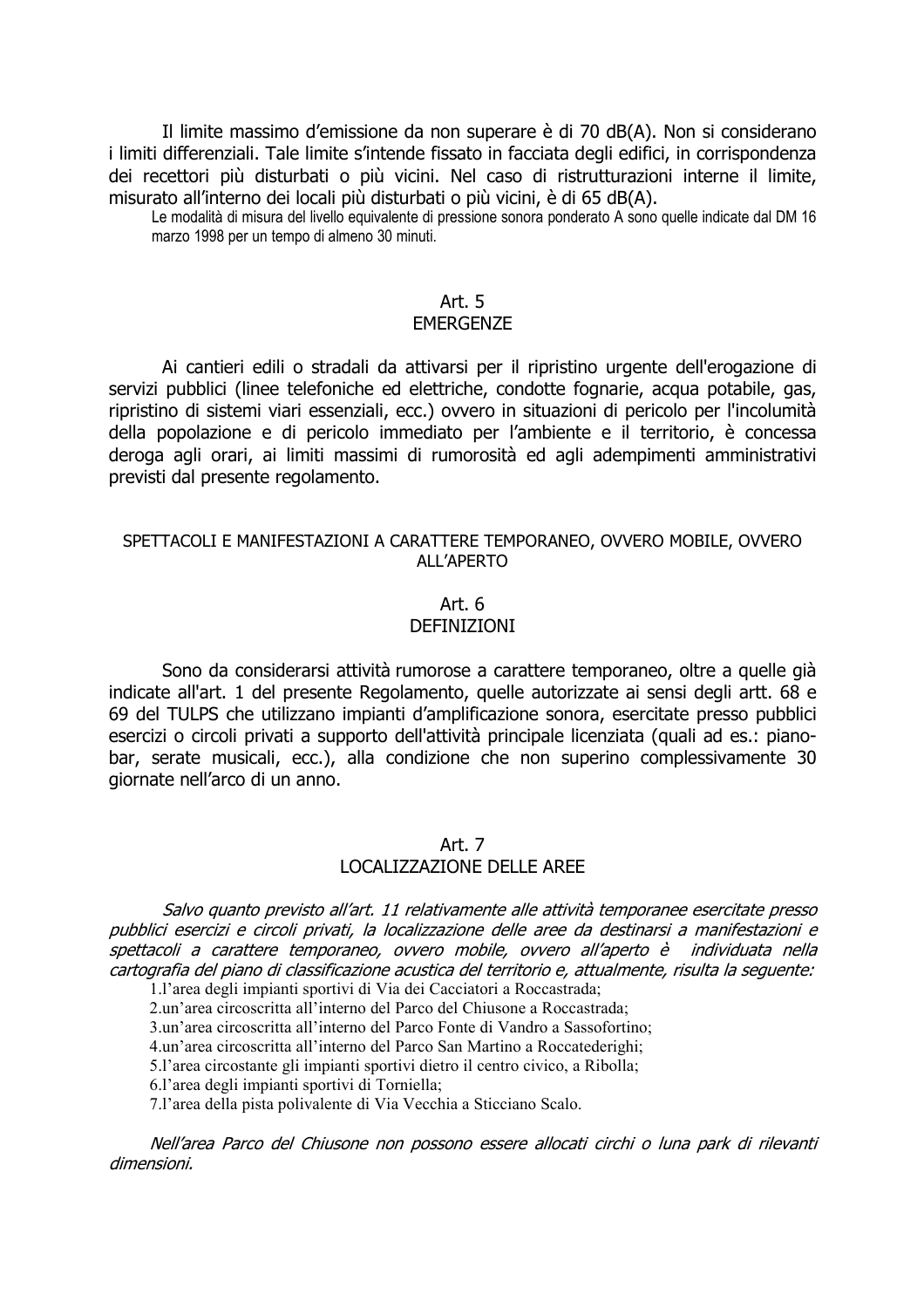Per manifestazioni e spettacoli a carattere temporaneo, ovvero mobile, ovvero all'aperto da attivarsi in aree diverse da quelle sopra richiamate, dovrà essere indirizzata al Sindaco specifica domanda di autorizzazione in deroga, accompagnata dalla valutazione di impatto acustico, almeno 30 giorni prima dell'inizio dell'attività. Il Sindaco, sentito il parere dell'A.S.L. 9, autorizza lo svolgimento dell'attività rumorosa temporanea in deroga al presente regolamento.

## Art.  $8$

**ORARI** 

Il funzionamento delle sorgenti sonore al di sopra dei livelli di zona, è consentito dalle ore 8:00 alle ore 13:00 e dalle ore 16:00 alle ore 04:00 del dì successivo nelle seguenti aree individuate dal PCCA:

- l'area degli impianti sportivi di Via dei Cacciatori a Roccastrada;

- l'area circoscritta all'interno del Parco Fonte di Vandro a Sassofortino;

- l'area circoscritta all'interno del Parco San Martino a Roccatederighi;

Nelle rimanenti aree individuate dal PCCA il funzionamento delle sorgenti sonore al di sopra dei livelli di zona, è consentito dalle ore 8:00 alle ore 13:00 e dalle ore 16:00 alle ore 24:00 ad eccezione dei giorni di venerdì e prefestivi dove il funzionamento delle sorgenti sonore al di sopra dei livelli di zona, è consentito dalle ore 16:00 alle ore 01:00 del dì sequente.

Per le aree dove siano presenti edifici scolastici ad una distanza inferiore a 200 metri l'orario di funzionamento delle sorgenti sonore al di sopra dei livelli di zona è consentito solo al di fuori dell'orario scolastico.

Nelle località dove sono presenti più aree per manifestazioni e spettacoli a carattere temporaneo, ovvero mobile, ovvero all'aperto per gli spettacoli di particolare rilevanza dovrà essere, di norma, preferita l'area maggiormente distante dalle abitazioni.

#### Art. 9 **LIMITI MASSIMI**

#### I limiti massimi d'emissione nelle sequenti aree:

- l'area degli impianti sportivi di Via dei Cacciatori a Roccastrada;
- l'area circoscritta all'interno del Parco Fonte di Vandro a Sassofortino:
- l'area circoscritta all'interno del Parco San Martino a Roccatederighi;

sono:

- 70 dB dalle ore 08:00 alle ore 13:00 e dalle ore 16:00 alle ore 01:00 del di sequente:
- 65 dB dalle ore 01:00 alle ore 03:00 sempre del dì sequente;
- 60 dB dalle ore 03:00 alle ore 04:00 sempre del dì sequente.

Nelle restanti aree individuate dal PCCA per manifestazioni e spettacoli a carattere temporaneo, ovvero mobile, ovvero all'aperto, i limiti massimi d'emissione sono i sequenti:

70 dB In periodo diurno dalle ore 08:00 alle ore 13:00 e dalle 16:00 alle 22:00;

60 dB dalle ore 22:00 alle ore 01:00 del dì sequente quando consentito ai sensi dell'art. 8 del presente regolamento.

Non si considerano i limiti differenziali. Tale limite s'intende fissato in facciata degli edifici, in corrispondenza dei recettori più disturbati o più vicini. Nel caso di attività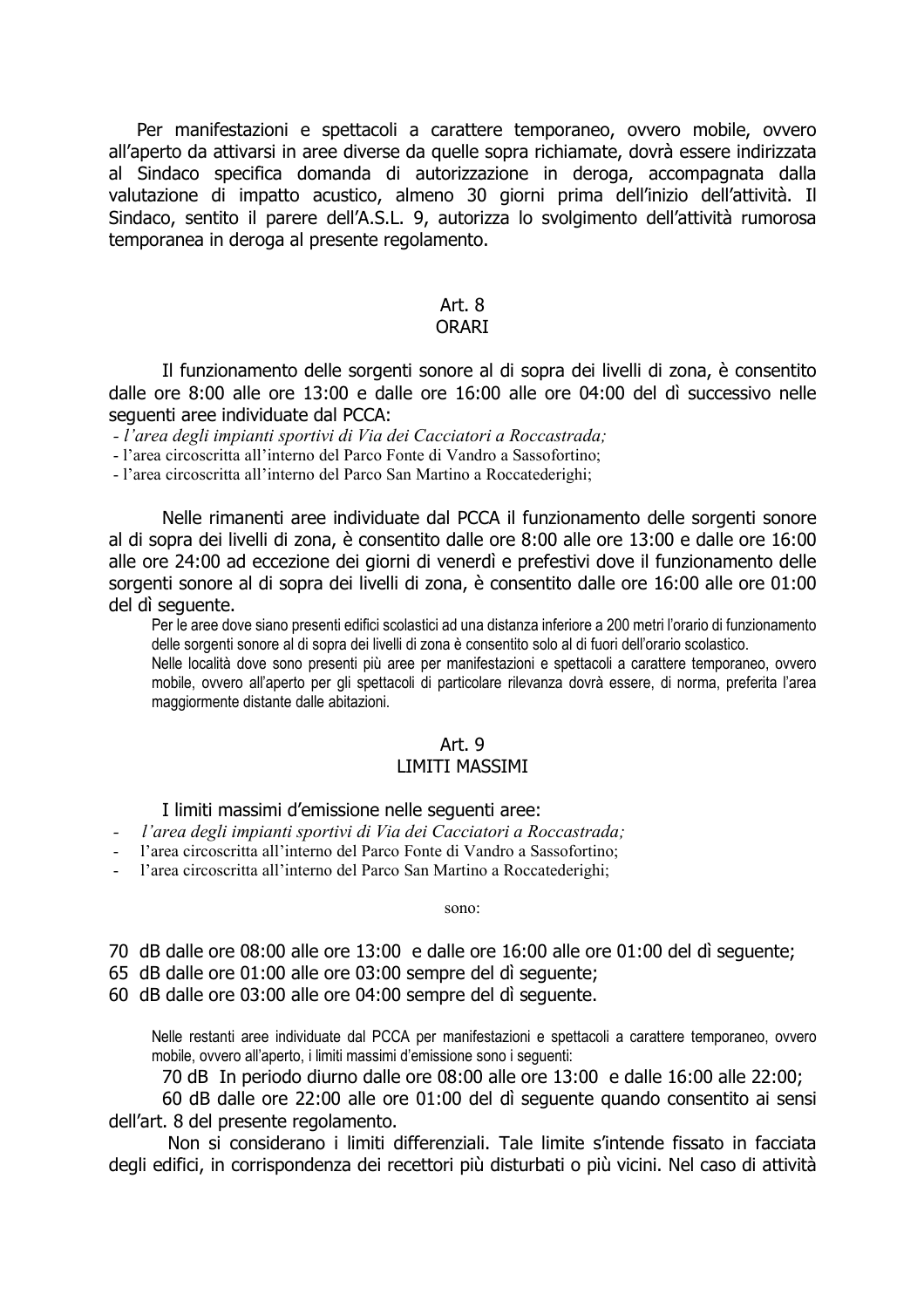rumorose temporanee svolte all'interno degli edifici, il limite, misurato all'interno dei locali più disturbati o più vicini, è di 65 dB(A).

Le modalità di misura del livello equivalente di pressione sonora ponderato A sono quelle indicate dal DM 16 marzo 1998 per un tempo di almeno 30 minuti.

#### NORME AMMINISTRATIVE

#### Art. 10

#### MODALITA' PER IL RILASCIO DELLE AUTORIZZAZIONI (e di effettuazione delle comunicazioni)

L'esercizio di attività rumorosa a carattere temporaneo sul territorio comunale nel rispetto dei limiti di rumore e di orario indicati agli articoli precedenti necessita di comunicazione da inviare al Sindaco almeno 15 giorni prima dell'inizio dell'attività rumorosa.

La suddetta comunicazione s'intende assorbita dalla richiesta della licenza di pubblica sicurezza ove prevista.

Qualora, per eccezionali e contingenti motivi documentabili, il legale rappresentante dell'attività rumorosa a carattere temporaneo ritenga necessario superare i limiti di rumore e/o di orario indicati nel regolamento, dovrà indirizzare al Sindaco specifica domanda di autorizzazione in deroga almeno 30 giorni prima dell'inizio dell'attività.

Il Sindaco, valutate le motivazioni eccezionali e contingenti, sentito il parere dell'A.S.L. 9, autorizza lo svolgimento dell'attività rumorosa temporanea in deroga al presente regolamento.

#### Art. 11

#### AUTORIZZAZIONI IN DEROGA AI LIMITI DEL REGOLAMENTO PER LE ATTIVITÀ RUMOROSE TEMPORANEE

Ai fini del rilascio dell'autorizzazione in deroga ai limiti del presente regolamento, il legale rappresentante dell'attività deve presentare al Sindaco domanda motivata completa degli allegati secondo la modulistica specifica.

La violazione delle prescrizioni contenute nell'autorizzazione potrà comportare la revoca della stessa e l'attività rumorosa dovrà essere immediatamente adequata ai limiti massimi e orari del presente regolamento.

#### ALTRE ATTIVITÀ RUMOROSE

#### Art. 12 MACCHINE DA GIARDINO

L'uso di macchine e impianti rumorosi per l'esecuzione di lavori di giardinaggio è consentito nei giorni feriali, escluso il sabato, dalle ore 8,30 alle 19. Nei giorni festivi ed il sabato, dalle ore 9:00 alle 12:00 e dalle 16:00 alle 20:00.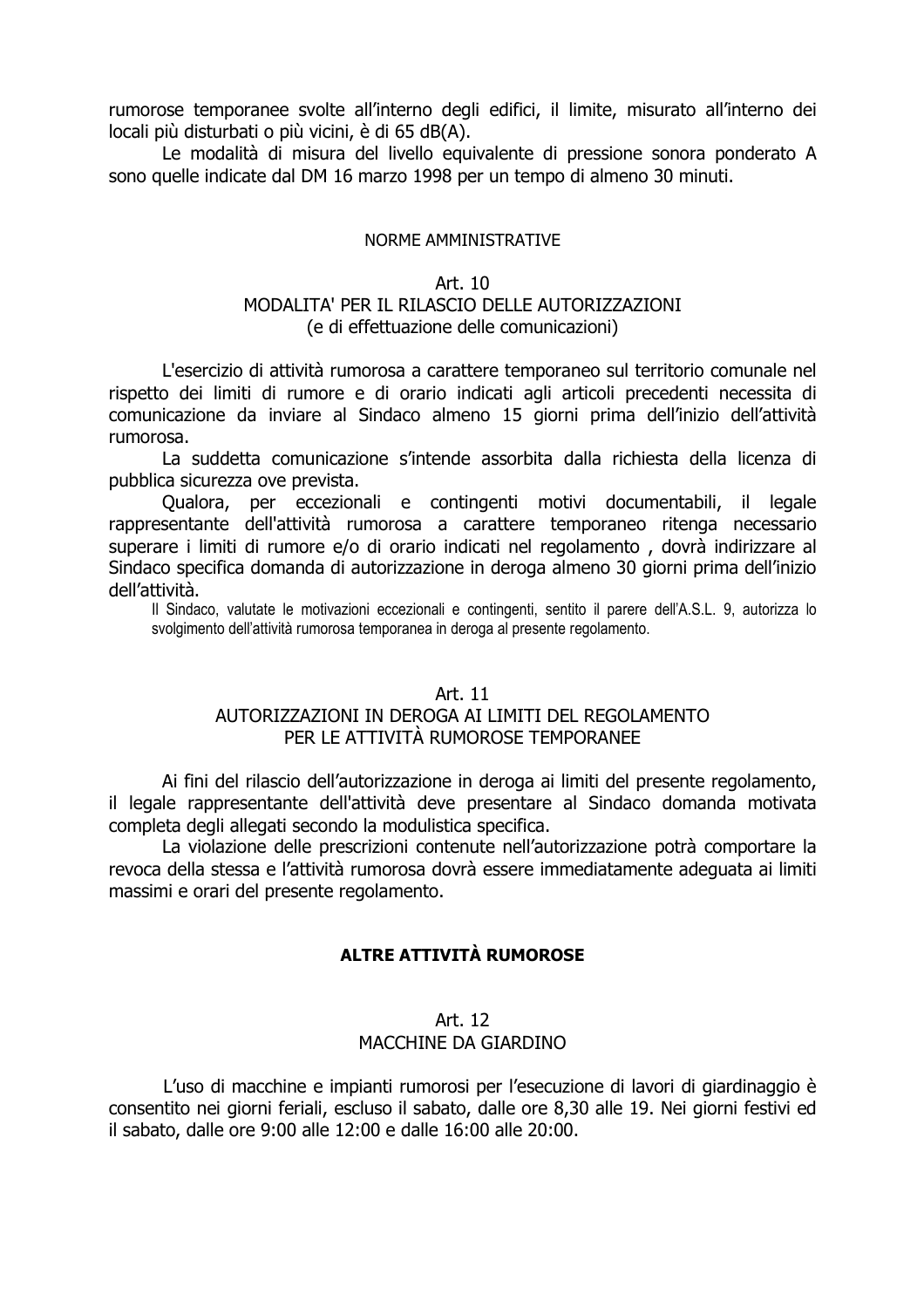L'uso di macchine e impianti rumorosi per l'esecuzione di lavori di giardinaggio, potatura, pulizia strade e/o parchi eseguiti per conto di una pubblica Amministrazione è consentito nel normale orario di lavoro e non è soggetto alle limitazioni di cui al comma precedente.

Le macchine e gli impianti in uso per l'esecuzione di lavori di giardinaggio, devono essere tali da ridurre l'inquinamento acustico nelle aree adiacenti ai più bassi livelli consentiti dalla tecnica corrente, ovvero conformi alle direttive comunitarie recepite dalla normativa nazionale.

#### **ART. 13**

#### MACCHINE AGRICOLE

L'impiego temporaneo di macchine agricole per i lavori stagionali e di manutenzione e adequamento inerenti la conduzione, coltivazione e la silvicoltura dei fondi in deroga ai limiti della classificazione acustica è consentito dalle ore 7.00 alle ore 22.00 dei giorni feriali e nei giorni festivi. Relativamente alle emissioni rumorose le macchine e gli impianti posti in uso dovranno essere conformi alle direttive comunitarie recepite dalla normativa nazionale.

#### **ART. 14**

#### ALLARMI ACUSTICI

Per le emissioni sonore provenienti da sistemi di allarme, non si applicano i limiti del presente regolamento, ma la durata di tale emissione non può superare il periodo di 15 minuti nel periodo di riferimento diurno o notturno.

#### Art 15

#### CONDIZIONATORI D'ARIA

Al fine dell'istallazione di condizionatori d'aria che siano a servizio di attività produttive commerciali ed artigianali diverse da quelle ad esclusivo uso privato dovrà essere presentata documentazione previsionale d'impatto acustico ai sensi della DGR nº 788 del 13.07.1999. L'autorizzazione di cui al presente articolo è rilasciata ai soli fini della prevenzione del disturbo eventualmente connessa con l'emmissione acustica di tali impianti restano pertanto salve tutte le altre autorizzaziioni di natura edilizia.

#### SISTEMA SANZIONATORIO E DISPOSIZIONI FINALI

Art. 16 SANZIONI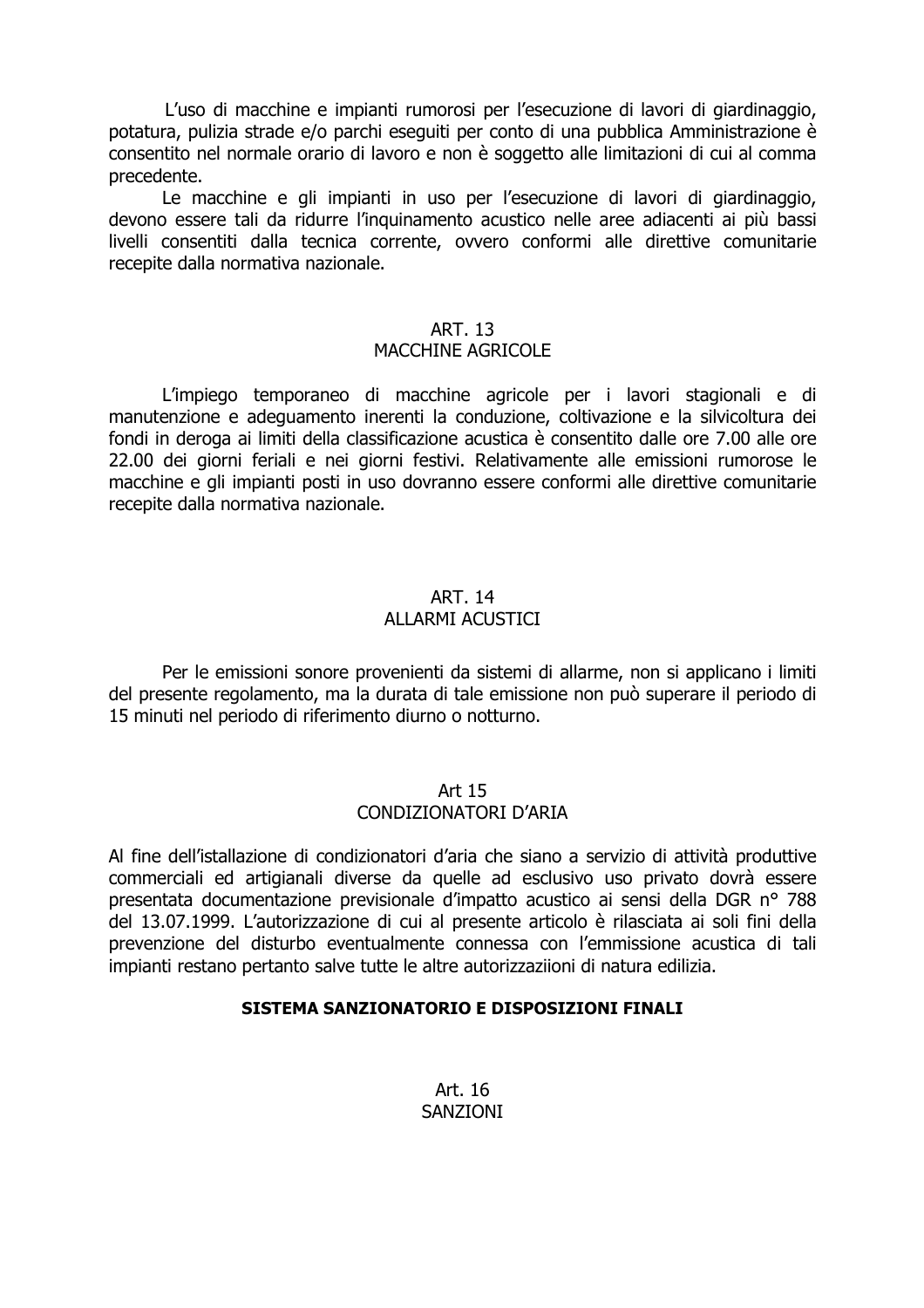Il mancato rispetto del presente regolamento è soggetto alle sanzioni amministrative previste all'art.10 della L.447/95 e all'art. 17 della L.R. n.89/1998.

Sono fatte salve le sanzioni penali previste dagli artt. 659 e 660 del C.P. e quanto previsto dall'art. 650 C.P. per l'inosservanza di provvedimenti legalmente dati dall'autorità sanitaria per ragioni di igiene.

#### Art. 17

#### SOSPENSIONE REVOCA AUTORIZZAZIONI

Il persistente e ripetuto mancato rispetto dei limiti massimi di rumorosità di cui al D.P.C.M. 14.11.1997, comporta, oltre alle sanzioni previste dalle vigenti leggi e dal presente Regolamento, la sospensione della attività rumorosa e della licenza o autorizzazione d'esercizio fino all'avvenuto adeguamento ai limiti fissati dalla normativa.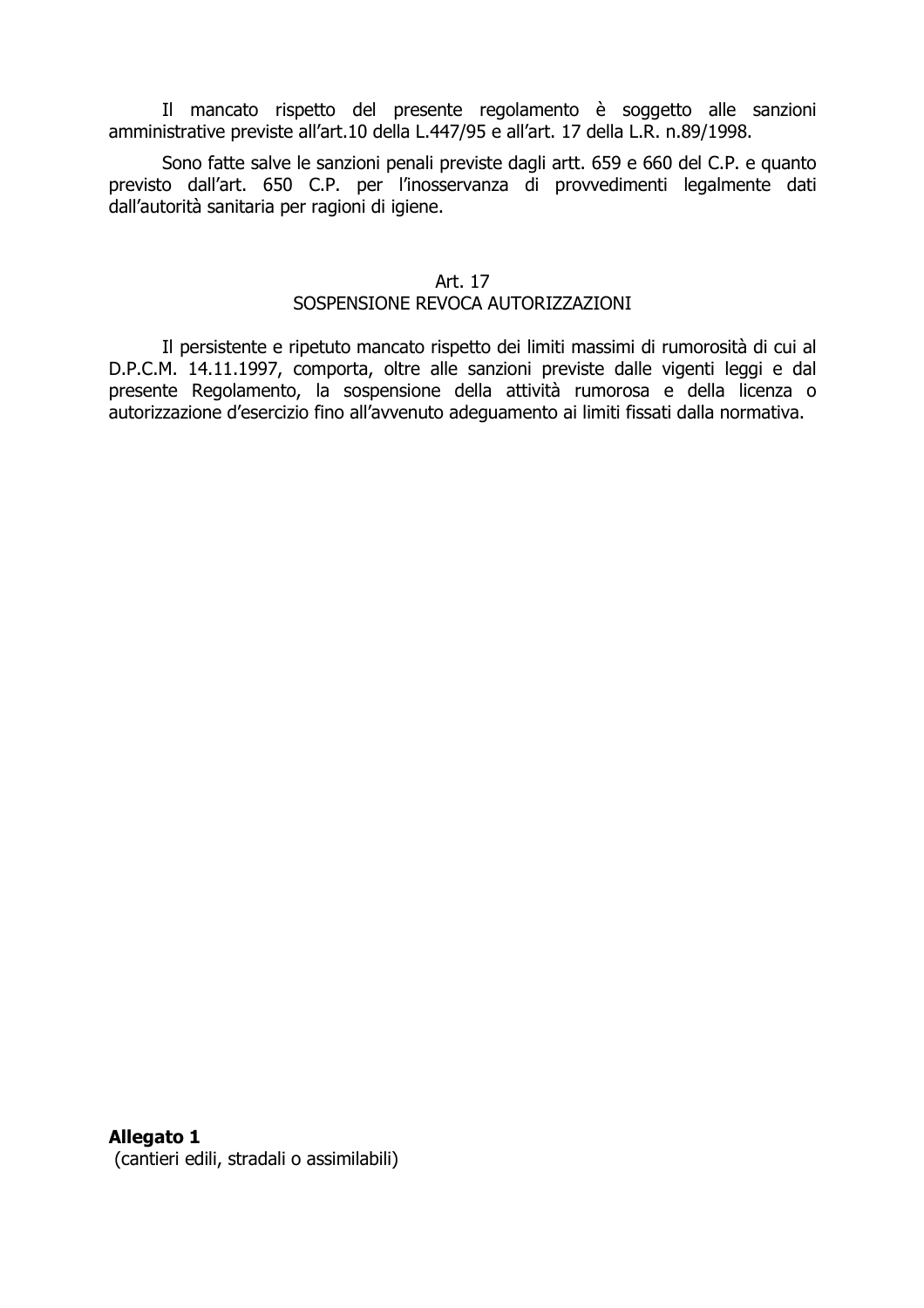#### DOMANDA DI AUTORIZZAZIONE IN DEROGA AI LIMITI DEL REGOLAMENTO PER ATTIVITÀ RUMOROSA TEMPORANEA

AL SINDACO DEL COMUNE DI

| Il sottoscritto                                                                                                                                                                              |
|----------------------------------------------------------------------------------------------------------------------------------------------------------------------------------------------|
| in qualità di: $\Box$ legale rapp.te $\Box$ titolare $\Box$ altro (specif.)                                                                                                                  |
| della ditta                                                                                                                                                                                  |
| sede legale                                                                                                                                                                                  |
| (via, n.civico, telefono, fax)                                                                                                                                                               |
| <b>CHIEDE</b>                                                                                                                                                                                |
| l'autorizzazione per l'attività rumorosa a carattere temporaneo consistente in                                                                                                               |
|                                                                                                                                                                                              |
|                                                                                                                                                                                              |
| e negli orari                                                                                                                                                                                |
| in deroga agli orari e limiti stabiliti nel Regolamento Comunale, adducendo le seguenti<br>motivazioni:                                                                                      |
|                                                                                                                                                                                              |
|                                                                                                                                                                                              |
| A tal fine il sottoscritto si impegna a prendere visione della normativa nazionale in<br>materia, del Regolamento Comunale ed a rispettare quanto previsto nell'autorizzazione<br>sindacale. |

Allega la seguente documentazione:

1) planimetria dettagliata e aggiornata dell'area dell'intervento con evidenziate le<br>sorgenti sonore, gli edifici e gli spazi utilizzati da persone o comunità potenzialmente interessate.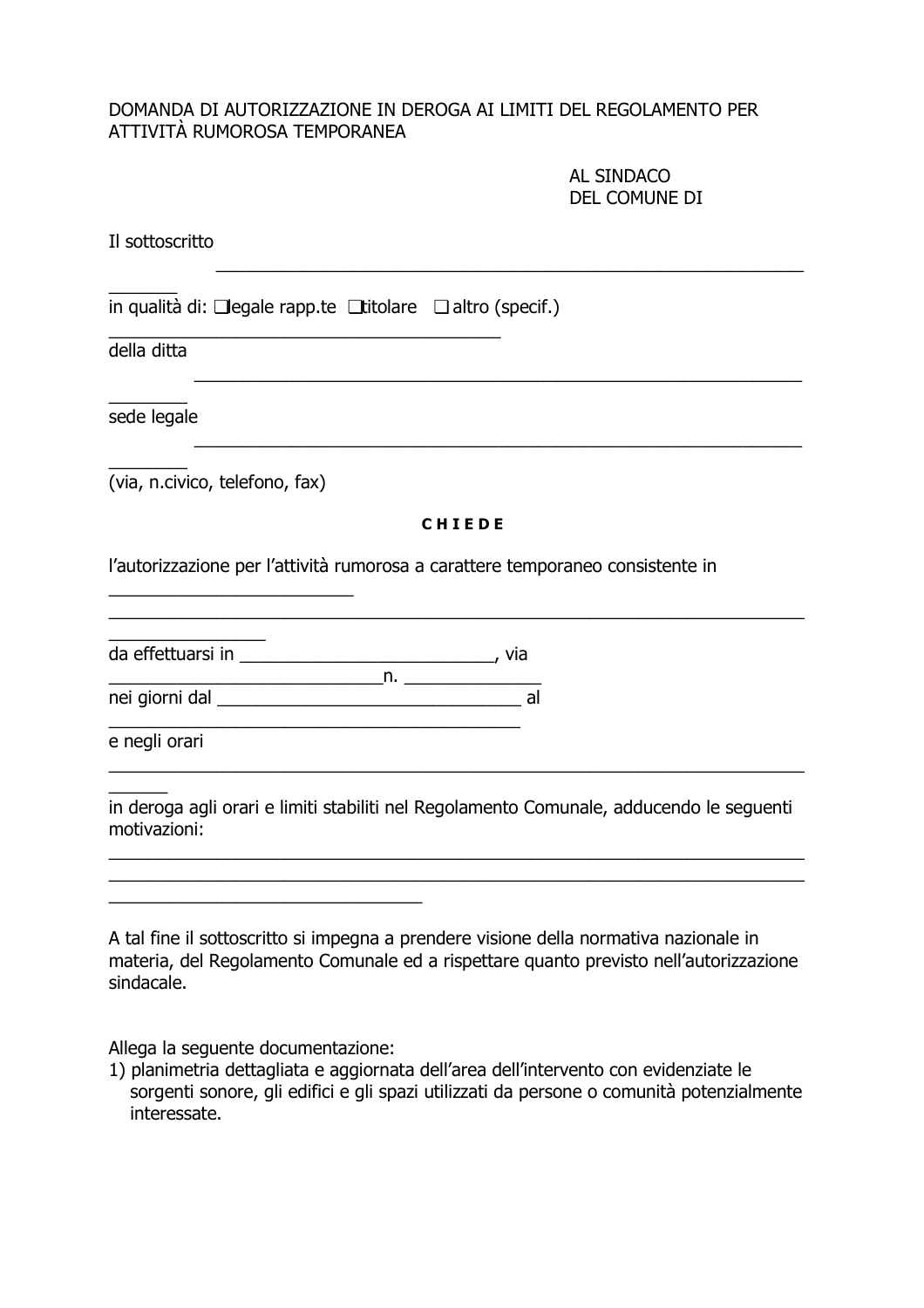2) Relazione tecnico-descrittiva sulle sorgenti, ubicazione, orientamento, caratteristiche costruttive, potenza sonora ed ogni altra informazione ritenuta utile, redatta e southance, peternal seriors of ogni didamnomis

In fede.

firma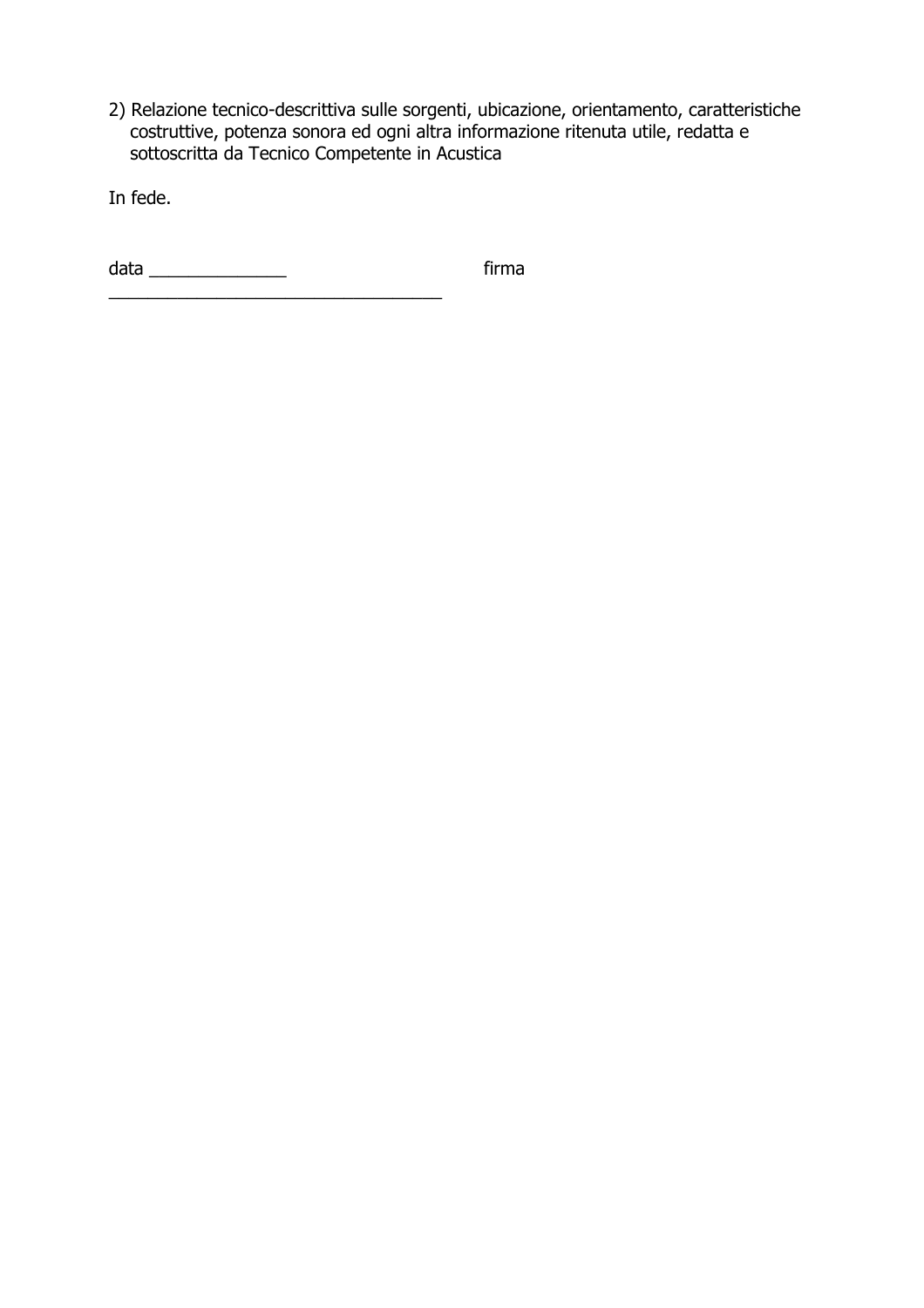#### Allegato 2 (manifestazioni in luogo pubblico o aperto al pubblico, e assimilabili) DOMANDA DI AUTORIZZAZIONE IN DEROGA PER ATTIVITÀ RUMOROSA TEMPORANEA

#### AL SINDACO DEL COMUNE DI

Il sottoscritto

in qualità di:  $\Box$ legale rapp.te  $\Box$ titolare  $\Box$  altro (specif.)

della □ manifestazione □ ditta

sede legale

(nome manifestazione, associazione, ente, ditta organizzatrice)

(via, n.civico, telefono, fax)

#### CHIEDE

ai sensi dell'art. 11 del Regolamento Comunale per la disciplina delle Attività Rumorose, l'autorizzazione per l'attività rumorosa a carattere temporaneo consistente in

da effettuarsi in a subsettuar e subsettuar e subsettuar e subsettuar e subsettuar e subsettuar e subsettuar e

e negli orari

in deroga a quanto stabilito dalle normative, adducendo le seguenti motivazioni:

A tal fine il sottoscritto si impegna a prendere visione della normativa nazionale in materia, del Regolamento Comunale ed a rispettare quanto previsto nell'autorizzazione sindacale.

Allega la seguente documentazione:

- 1) planimetria dettagliata e aggiornata dell'area interessata dall'attività con evidenziate le sorgenti sonore, gli edifici e gli spazi utilizzati da persone o comunità potenzialmente interessate.
- 2) Relazione tecnico-descrittiva sulle sorgenti, ubicazione, orientamento, caratteristiche costruttive, potenza sonora ed ogni altra informazione ritenuta utile, redatta e sottoscritta da Tecnico Competente in Acustica.

In fede.

data  $\qquad \qquad$ 

firma

**Allegato 3**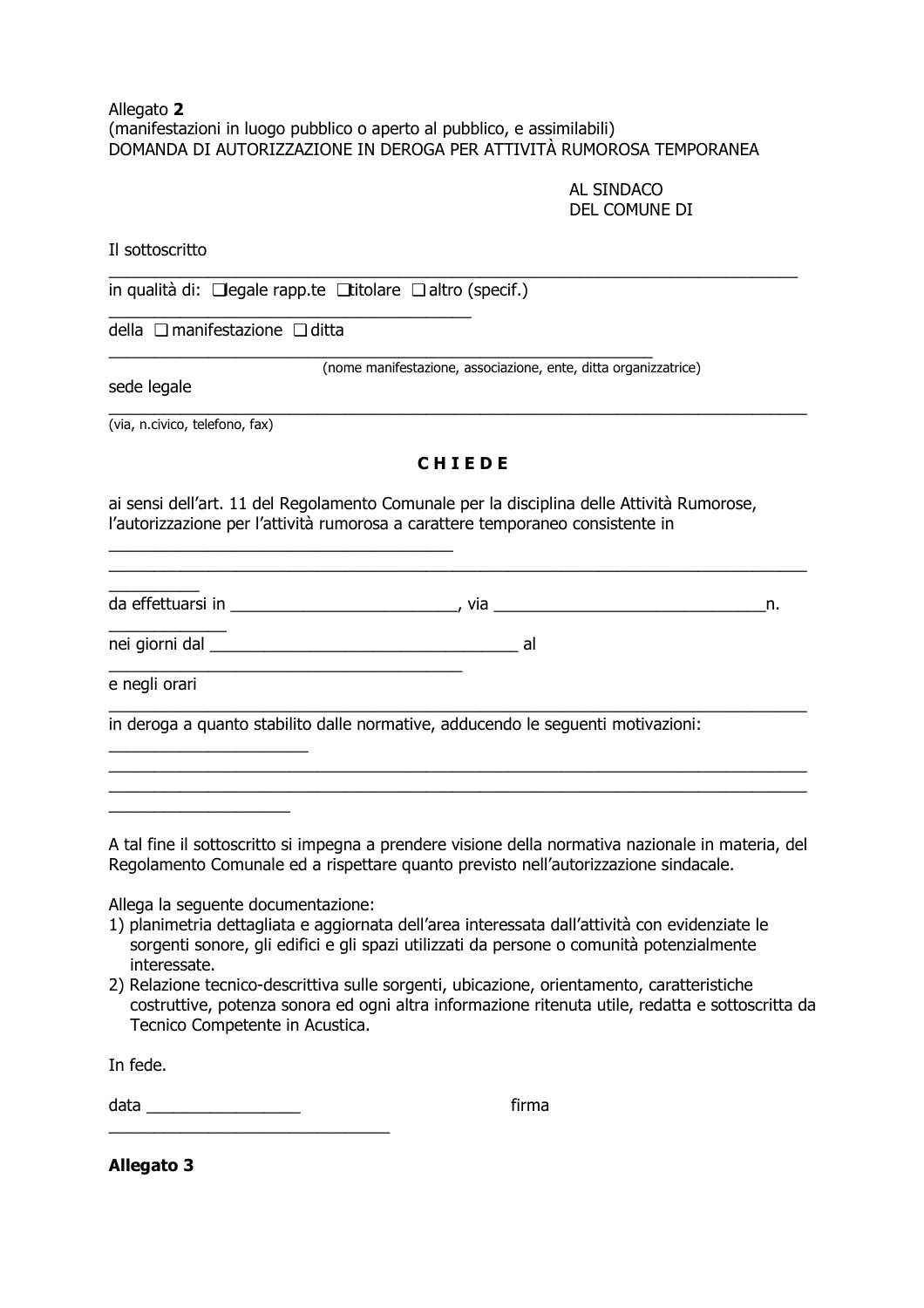#### (cantieri, manifestazioni in luogo pubblico o aperto al pubblico, e assimilabili) COMUNICAZIONE DI ATTIVITÀ RUMOROSA TEMPORANEA

AL SINDACO DEL COMUNE DI

| Il sottoscritto                    |                                                                                                                                                                                                                                                                                                                                                                                                                                                                                                                                                                                                                                                             |       |
|------------------------------------|-------------------------------------------------------------------------------------------------------------------------------------------------------------------------------------------------------------------------------------------------------------------------------------------------------------------------------------------------------------------------------------------------------------------------------------------------------------------------------------------------------------------------------------------------------------------------------------------------------------------------------------------------------------|-------|
|                                    | in qualità di: □ legale rapp.te □ titolare □ altro (specif.)                                                                                                                                                                                                                                                                                                                                                                                                                                                                                                                                                                                                |       |
| della                              | manifestazione                                                                                                                                                                                                                                                                                                                                                                                                                                                                                                                                                                                                                                              | ditta |
| sede legale                        | (nome manifestazione, associazione, ente, ditta)                                                                                                                                                                                                                                                                                                                                                                                                                                                                                                                                                                                                            |       |
| (via, n.civico, telefono, fax)     |                                                                                                                                                                                                                                                                                                                                                                                                                                                                                                                                                                                                                                                             |       |
|                                    | COMUNICA                                                                                                                                                                                                                                                                                                                                                                                                                                                                                                                                                                                                                                                    |       |
|                                    |                                                                                                                                                                                                                                                                                                                                                                                                                                                                                                                                                                                                                                                             |       |
| e negli orari                      |                                                                                                                                                                                                                                                                                                                                                                                                                                                                                                                                                                                                                                                             |       |
|                                    | <u> 1989 - Johann John Stein, markin fan it fjort fan it fjort fan it fjort fan it fjort fan it fjort fan it fjort fan it fjort fan it fjort fan it fjort fan it fjort fan it fjort fan it fjort fan it fjort fan it fjort fan i</u><br>$\overline{\phantom{a}}$ and $\overline{\phantom{a}}$ and $\overline{\phantom{a}}$ and $\overline{\phantom{a}}$ and $\overline{\phantom{a}}$ and $\overline{\phantom{a}}$ and $\overline{\phantom{a}}$ and $\overline{\phantom{a}}$ and $\overline{\phantom{a}}$ and $\overline{\phantom{a}}$ and $\overline{\phantom{a}}$ and $\overline{\phantom{a}}$ and $\overline{\phantom{a}}$ and $\overline{\phantom{a}}$ a |       |
|                                    | si svolgerà l'attività rumorosa a carattere temporaneo consistente in                                                                                                                                                                                                                                                                                                                                                                                                                                                                                                                                                                                       |       |
|                                    |                                                                                                                                                                                                                                                                                                                                                                                                                                                                                                                                                                                                                                                             |       |
|                                    |                                                                                                                                                                                                                                                                                                                                                                                                                                                                                                                                                                                                                                                             |       |
|                                    | A tal fine il sottoscritto si impegna a prendere visione della normativa nazionale in materia, ed a<br>rispettare quanto indicato nel Regolamento Comunale.                                                                                                                                                                                                                                                                                                                                                                                                                                                                                                 |       |
| Allega la seguente documentazione: |                                                                                                                                                                                                                                                                                                                                                                                                                                                                                                                                                                                                                                                             |       |

- 1. planimetria dettagliata e aggiornata dell'area dell'intervento con evidenziate le sorgenti sonore, gli edifici e gli spazi utilizzati da persone o comunità potenzialmente interessate.
- 2. Relazione tecnico-descrittiva sulle sorgenti, ubicazione, orientamento, caratteristiche costruttive, potenza sonora ed ogni altra informazione ritenuta utile.

In fede.

firma